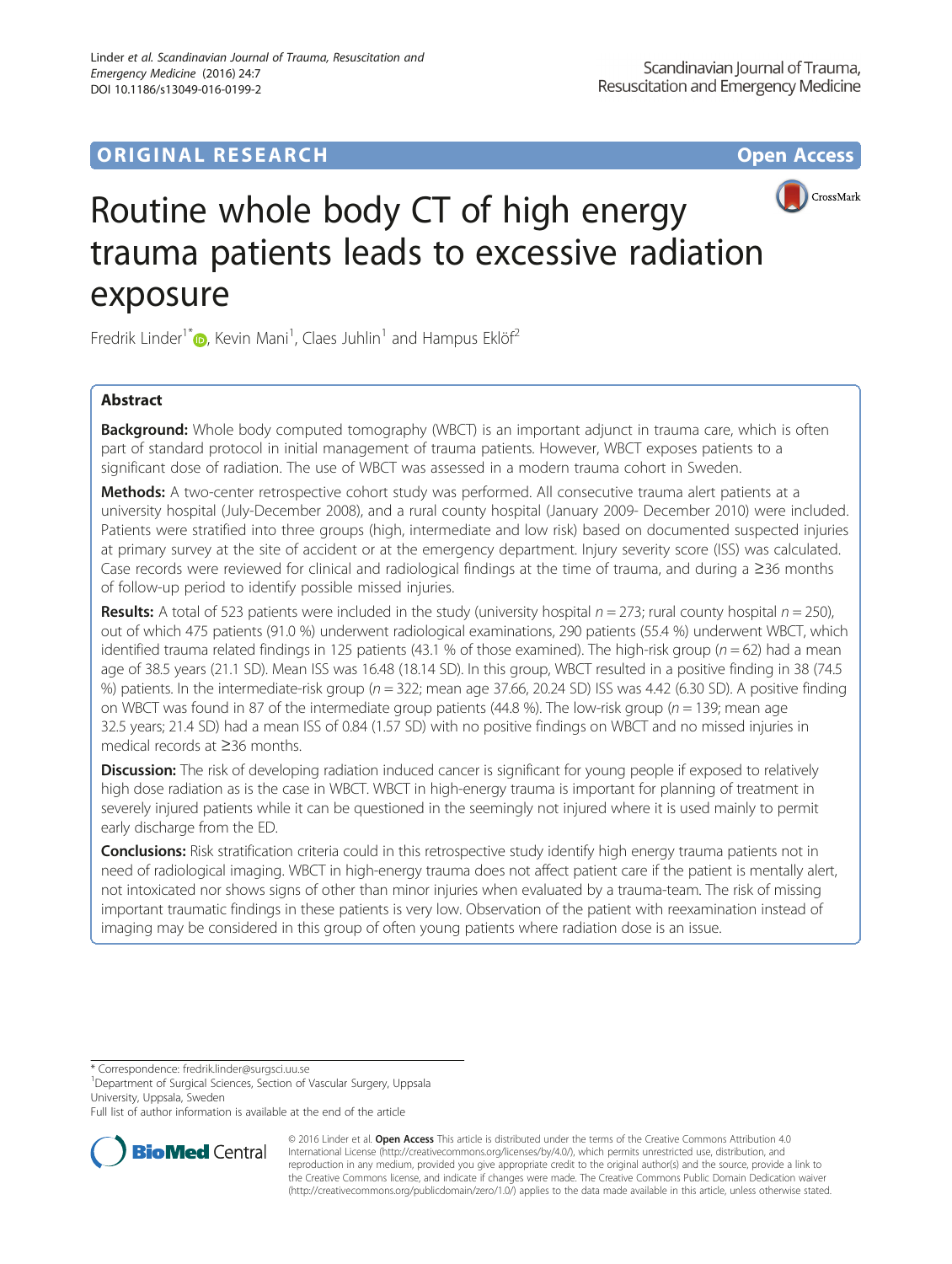### <span id="page-1-0"></span>Background

The 2014 report from the European Injury Data Base shows accidents and violence to result in an annual 40 million people being treated in hospitals and 233,000 people die as a consequence [[1\]](#page-6-0). Over the last decades trauma care has improved with implementation of multidisciplinary trauma teams, standardized care including implementation of advanced trauma life support  $(ATLS<sup>°</sup>)$  and the technical developments in imaging [\[2](#page-6-0)]. Triage and triage criteria are debated with the aim to identify those patients who benefit from activation of a trauma team and consequent rapid expedition in the Emergency department (ED). Clinical examination is often complemented with radiological imaging in the trauma room of chest and pelvis, followed by a whole body computed tomography (WBCT) for trauma. The goal is to discover serious injuries and their extent, as soon as possible, to decide on the need for life saving procedures.

Triage based trauma-alert protocols facilitate early discovery of patients who are seriously injured and consequently benefit the most from rapid care by the trauma team. The definition of serious injury is Injury Severity Score  $(ISS) > 15$  [\[3](#page-6-0)], but for obvious reasons, this scoring is only available when the full extent of injuries is known. Still, triage based trauma-alert protocols aim to balance the disadvantage of overtriage leading to overuse of resources and undertriage leading to failure in recognizing patients in need of the trauma team. Standard protocol of care for trauma patients often include CT imaging. WBCT provides detailed information on known and occult injuries [\[4](#page-6-0)] and was implemented in the mid 90′s as a routine procedure in the Swedish health care system [[5\]](#page-6-0). Sweden was an early-adopter of WBCT in trauma care, and the use of WBCT as an adjunct has been well established for 20 years. In severely injured patients WBCT will with high accuracy describe the extent of injuries. WBCT is also used to exclude occult injuries in the seemingly not injured high energy trauma patients [[6\]](#page-6-0). With present routines, most trauma patients exposed to high energy trauma undergo WBCT. The rationale for WBCT is based on studies indicating high risk of clinically significant missed injuries in trauma patients [[7, 8](#page-6-0)]. Imaging comes with a risk as WBCT exposes the patient to a dose of ionizing radiation >20 mSv. Exposition to ionizing radiation of this magnitude when 40 years or younger may induce cancer in 1/1000 patients [[7\]](#page-6-0).

In recent years there has been a shift from indiscriminate referral to WBCT of trauma patients exposed to high energy trauma, to a more risk/benefit-oriented approach suggesting clinical prediction rules to safely omit WBCT [\[8\]](#page-6-0). Some studies point out that WBCT can safely be omitted if certain criteria are fulfilled [\[9](#page-6-0)]. Evidence based guidelines may limit radiation exposure and reduce cost in a safe way [\[10\]](#page-6-0).

The aim of this study was to evaluate if the indication for WBCT can be restricted in subgroups of trauma patients without risking clinical safety.

#### **Methods**

A two-center retrospective cohort study was performed. All consecutive trauma alert patients at a university hospital (July-December 2008), and a rural county hospital (January 2009- December 2010) were included. Patients without a correct personal identification number were excluded due to lack of follow-up data. The patients were identified from the manual trauma register kept in the ED of the two hospitals during this time-period.

The university hospital is an urban trauma center for 360,000 inhabitants, a regional trauma referral center and a national referral center for burns and maxillofacial trauma. Its annual ED census is approximately 60,000 adult patients and major trauma census is approximately 700 patients, all referrals excluded. The county hospital is situated on an island with 57,000 inhabitants. The population of the island increases to approximately 200,000 during the summer months.

All patients were treated according to the Advanced Trauma Life Support guidelines (ATLS®). The university hospital uses a two-tiered trauma alarm protocol.

A full trauma team is called for patients with compromised physiology or type specific injuries according to Table 1. A limited trauma team is called for patients subject to high-energy trauma without compromised physiology or type specific injuries according to Table 1.

Table 1 Trauma alert guidelines and risk group assessment. Regionally modified criteria for trauma alert calls, and risk group assessment

| High energy trauma criteria | <b>Physical examination</b> |                                                         | <b>Compromise to vital functions</b>    | <b>Specific injuries</b>                         |  |
|-----------------------------|-----------------------------|---------------------------------------------------------|-----------------------------------------|--------------------------------------------------|--|
| MVC >60km/h                 | without clinical findings   | <b>With clinical findings suggesting A</b>              | Obstructed airway                       | Penetrating trauma to the abdomen, chest or neck |  |
| Extrication time >30min     | suggesting at least one     | at least one moderate injury                            | Respiratory rate >30 or <8/min          | ≥2 fractures of long bones                       |  |
| Thrown out of vehicle       | moderate injury (AIS ≥ 2)   | $(AIS \geq 2)$                                          | SpO2 <90% with suplement of oxygen      | Pelvic fracture without stability                |  |
| Casualty in same vehicle    |                             |                                                         | Diminished breathsounds                 | Traumatic amputation above hand or foot          |  |
| MCC >30km/h                 | No intoxication             |                                                         | Systolic BP <90mmHg                     | Burn >18% or inhalation burn                     |  |
| Pedestrian hit by vehicle   | No tachycardia              |                                                         | Pulse >120 bpm                          | Drowning or hypothermia                          |  |
| Fall >3m                    | No distracting injuries     |                                                         | <b>Flail chest</b><br>GCS <sub>12</sub> |                                                  |  |
|                             |                             |                                                         | Focal neurologic defecit                | Spine fractures                                  |  |
| <b>Limited trauma team</b>  |                             |                                                         | <b>Full trauma team</b>                 |                                                  |  |
|                             | Low risk →→→                | Intermediate risk $\rightarrow \rightarrow \rightarrow$ | High risk →→→→→                         |                                                  |  |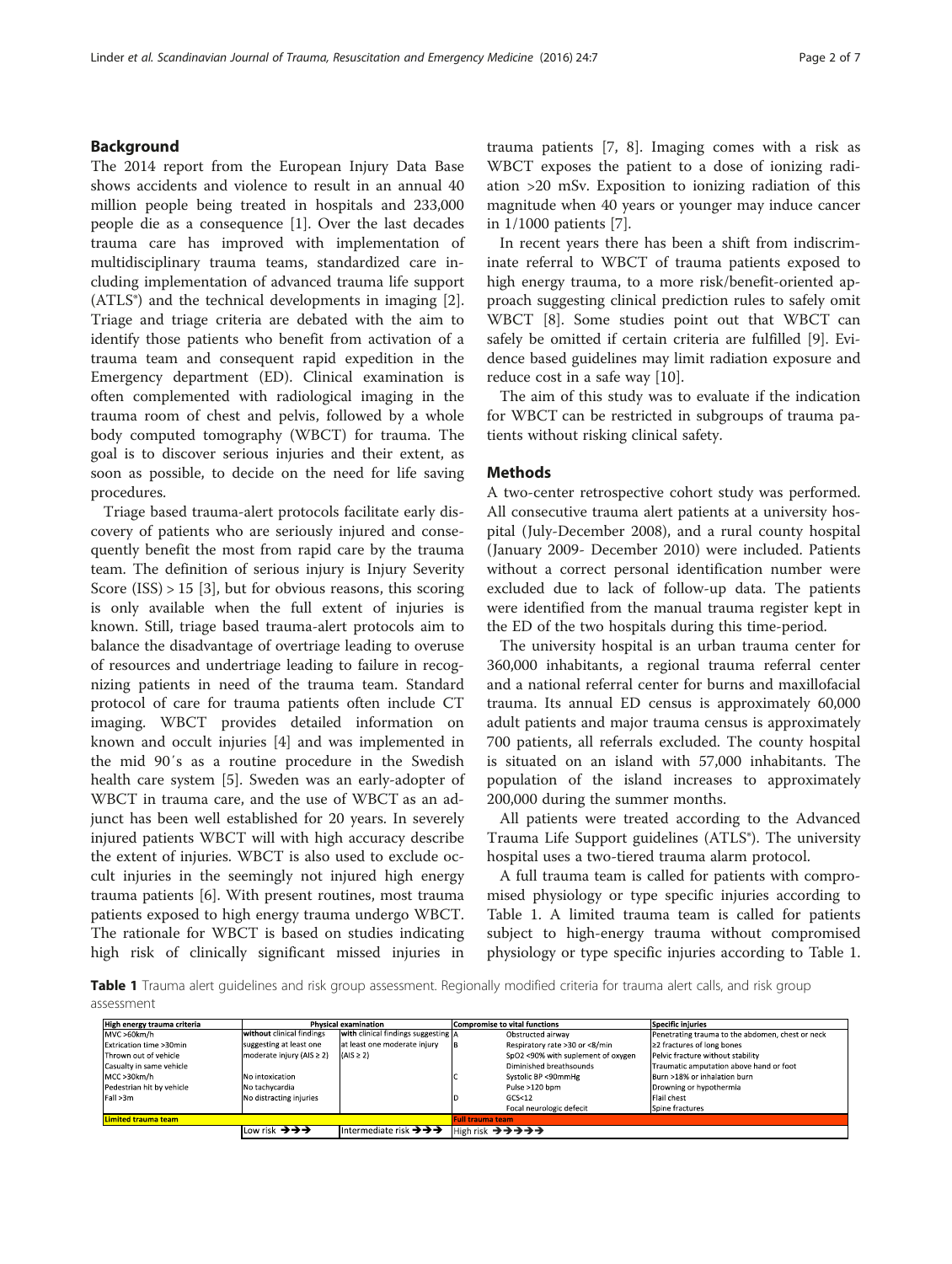The county hospital has a common trauma team for all trauma alarm based on physiology, type specific injuries and high-energy trauma according to Table [1](#page-1-0).

The full trauma team at the university hospital consists of the trauma leader (TL), an experienced general surgeon, a junior general surgeon, anesthesiologist, anesthesiology nurse, neurosurgeon, thoracic surgeon, orthopedic surgeon, radiologist and a radiographer, 2 ED nurses and a kin supporter. A pediatric surgeon is included when applicable. The limited trauma team at the university hospital consists of a general surgeon and 2 ED nurses. An experienced general surgeon (TL), radiologist and a radiographer are also notified, but do not attend unless warranted. The trauma team at the county hospital is coherent with the limited trauma team at the university hospital with addition of radiologist, radiology nurse, an anesthesiologist and an anesthesiology nurse.

On admission to E.D, all trauma patients receive an evaluation of the trauma team, including laboratory tests (hematocrit, blood alcohol level, urine analysis and pregnancy test when applicable), ECG and monitoring of vital parameters. Plain radiographs of chest and pelvis are taken when deemed necessary. In this study, patients who activated a full, or limited, trauma team were retrospectively divided into 3 groups based on risk of injury on first evaluation:

- 1. High risk Patients with signs of compromise to vital functions or predefined injury types, Table [1](#page-1-0).
- 2. Intermediate risk Patients without signs of compromise to vital functions or predefined injury types, but with clinical findings suggesting at least one moderate injury ( $AIS \geq 2$ ), or intoxication.
- 3. Low risk Patients with clinical findings limited to minor injuries ( $AIS \leq 1$ ) and no intoxication.

The risk stratification between high and intermediate risk was based on the American College of Surgeons Committee on Trauma guidelines for full and limited trauma team alerts. These guidelines have been used for the last decade in our hospitals with some local adaption. The guidelines were essentially the same at both hospitals. The stratification between intermediate and low risk was based on the first clinical exam in the E.D.

Almost all high-risk patients undergo a WBCT unless they are transferred to the operation theatre without further delay, whereas intermediate- and low-risk patients undergo WBCT or other radiological imaging if the surgeon on call deems it of value.

The WBCT was performed according to protocol starting with AP-scout, followed by native phase head and neck CT, followed by intravenous contrast-medium injection and CT of the thorax, abdomen, pelvis and upper legs in venous phase. At the University hospital an additional topogram after 5 min a was performed to evaluate kidney function by presence of renal excretion. We did not scan the patient in arterial phase unless warranted.

Injury severity was graded using the Abbreviated Injury Severity Score (AIS). This score is based on the topography and severity of a lesion. Every anatomical lesion is described on a scale from 1–6 for severity. The scale ranges from 1 (minor) to 6 (lethal). The AIS helps calculating the Injury Severity Score (ISS) [[3\]](#page-6-0). The ISS is the sum of the square of the three highest AIS within separate body areas. Any lesion with AIS of 6 will automatically lead to an ISS of 75. Patients with an ISS above 15 are considered as severely injured patients.

The included patients medical records were reviewed and information extracted regarding patient age at admission, gender, mechanism of injury, findings at clinical examination, use of radiological imaging (WBCT-T and/ or others), findings at radiological imaging, changes in radiological reports (preliminary vs final report), accidental findings, blood alcohol level, operations, intensive care, admission and follow-up. We used several parallel and overlapping approaches to identify and classify the outcome variables, including retrieving and evaluating all patient records from repeat or follow-up visits from the time of initial observation through December 2013 (a minimum of 36 months follow-up period). The three groups were assessed with regards to patient age and sex, mechanism of injury, the use of WBCT, radiological findings, ISS and admission to surgical ward or intensive care unit (ICU) and mortality. Subgroup analyses were performed based on mechanism of injury, admitting hospital and on patients examined with WBCT.

The study was approved by the local ethics committee (Dnr 2014–250).

#### **Statistics**

Data were assessed for normality with histograms. Normally distributed continuous data are reported as means with standard deviation (SD), and are compared with student's t-test. Categorical data are reported as ratios with 95 % confidence intervals (CI), and were assessed with chi-square. Study groups were compared with confidence intervals. Statistical analyses were performed with IBM SPSS Statistics version 22 (IBM Corp, Armonk, New York, USA).

#### Results

A total of 523 patients were included. Eight patients were excluded; 3 due to de-activation of trauma alert; 5 patients could not be identified retrospectively.

The mechanism was blunt trauma in 517 patients (98.9 %). Patient characteristics are shown in Table [2](#page-3-0) and the ISS score of the different risk groups is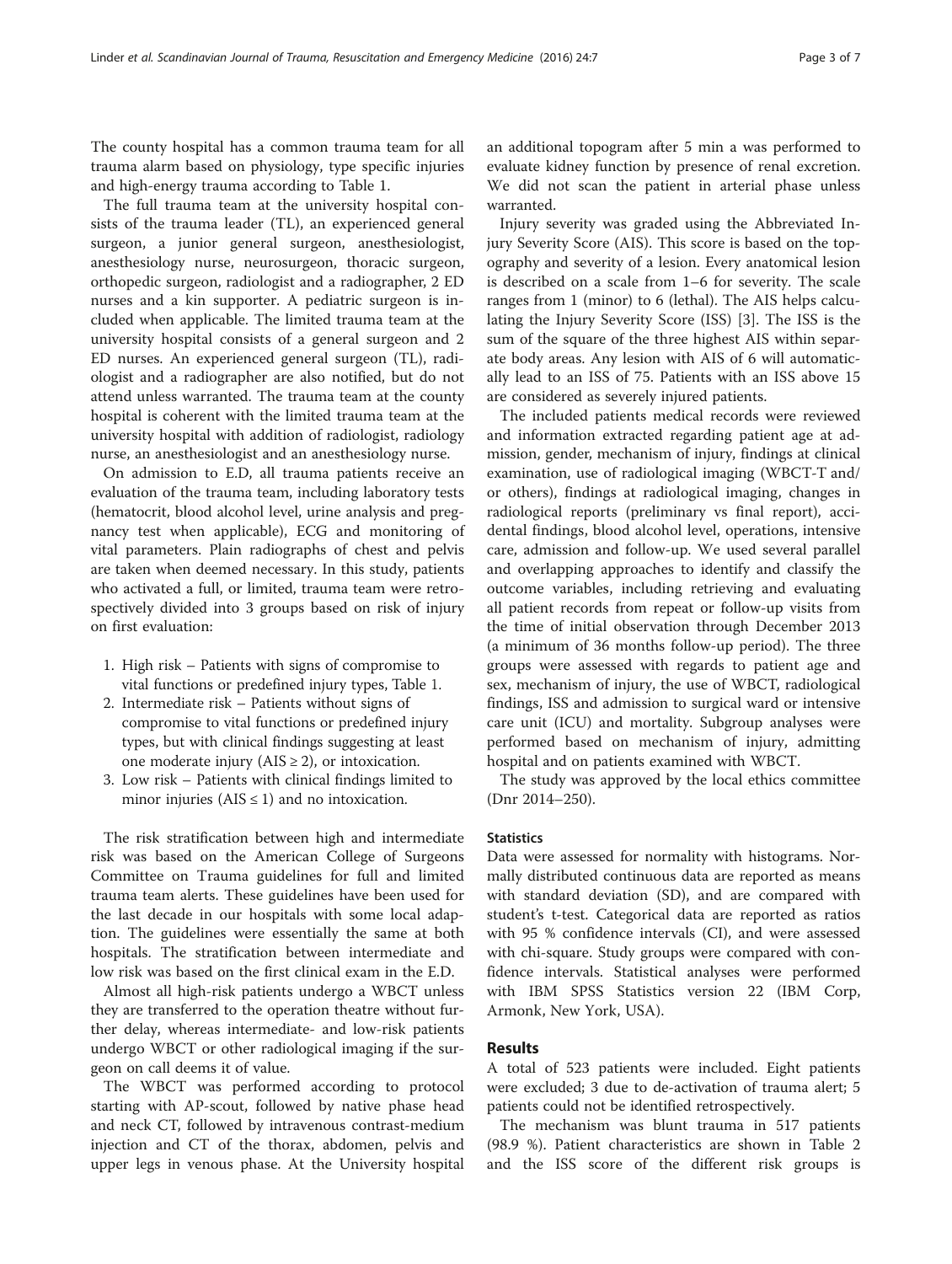<span id="page-3-0"></span>Table 2 Patient characteristics according to risk groups. After subdivision into the studied groups

|                                                                       | Low risk group | Intermediate risk group | High risk group | $P$ -value |
|-----------------------------------------------------------------------|----------------|-------------------------|-----------------|------------|
|                                                                       | $(n = 139)$    | $(n = 322)$             | $(n = 62)$      |            |
| Age - mean, years (SD)                                                | 32.52 (21.35)  | 37.66 (20.24)           | 38.49 (21.13)   | 0.035      |
| Male gender % (n):                                                    | 61.2 % (85)    | 64.3 % (207)            | 77.4 % (48)     | 0.075      |
| Mechanism of injury % (n)                                             |                |                         |                 | < 0.001    |
| Unprotected traffic victim (MC, bike, pedestrian)                     | 20.9 % (29)    | 34.2 % (110)            | $9.7 \% (15)$   |            |
| Protected traffic victim (MVC)                                        | 62.6 % (87)    | 36.3 % (117)            | 10.9 % (25)     |            |
| Fall < 3 m                                                            | $10.8 \% (15)$ | 13.4 % (43)             | $3.3 \% (2)$    |            |
| Fall > 3 m                                                            | $2.9 \% (4)$   | $7.8 \% (25)$           | 27.5 % (11)     |            |
| Other (chrush, blunt, SW)                                             | $2.9 \% (4)$   | 83.9 % (27)             | 22.5 % (9)      |            |
| Examined with whole body computer tomography in trauma (WBCT-T) % (n) | 32.4 % (45)    | 60.2 % (194)            | 82.3 % (51)     | < 0.001    |
| Injury on WBCT-T % (n)                                                | $0\%$ (0)      | 44.8 % (87)             | 74.5 % (38)     | < 0.001    |
| Specific radiological exams % (n)                                     | 46.8 % (65)    | 58.4 % (188)            | 43.5 % (27)     | 0.016      |
| Injury Severity Score (ISS) - mean (SD)                               | 0.84(1.57)     | 4.42 (6.30)             | 16.48 (18.14)   | < 0.001    |
| S-etanol in mmol/l in intoxicated patients - mean (SD)                |                | 43.53 (23.54)           | 38.99 (15.80)   | 0.53       |
| Intoxication on admission % (n)                                       | $0\%$ (0)      | $7.8 \% (23)$           | 25.0 % (14)     | < 0.001    |
| Admission to intensive care unit (ICU) % (n)                          | 20.1 % (28)    | 33.5 % (108)            | 77.4 % (48)     | < 0.001    |

presented in Fig. [1.](#page-4-0) The mechanisms of injury, and their distribution in the groups are shown in Table [3](#page-4-0). There were 229 motor vehicle collisions (MVC) with a mean ISS of 3.53 (9.62 SD) and 163 patients (71.1 %) had no significant injuries (ISS  $\leq$  1). Forty fall injuries from  $>$ 3 m with a mean ISS of 7.95 (6.68 SD) were identified, and 9 (22.5 %) had no significant injuries (ISS  $\leq$  1). Patient characteristics and findings of injury were similar at the county hospital and the university hospital, Table [4.](#page-5-0) The use of imaging in trauma differed, with a higher rate of WBCT at the university hospital, counterbalanced by a higher rate of single organ radiological imaging at the county hospital. There was however no difference in rate of injury findings, Table [4](#page-5-0). More patients were admitted for observation or treatment at the county hospital, with a large discrepancy in intensive care admissions (58 % county hospital vs 14.3 % university hospital,  $p < 0.001$ ).

Of the total of 523 trauma alert patients, only 47 patients (9.0 %) did not go through any radiological exams. WBCT was performed in 290 patients (55.4 %), and showed traumatic findings in 125 patients (43.1 % of those examined with WBCT). Specific radiological imaging, alone or in addition to WBCT, were performed in 281 patients (53.7 %). Patients examined with WBCT in all risk groups, tabulated in Table [5](#page-5-0), had no difference in age or sex, but there was a trend towards younger patients in the low risk group ( $p = 0.099$ ).

Overall, mean ISS was higher in patients examined with WBCT 6.33 (10.66 SD) compared to patients not examined with WBCT 3.12 (6.44 SD). In the low risk group there was no difference in ISS between patients examined with WBCT 1.15 (1.66 SD) and those who were not 0.81 (1.79 SD). At follow-up of 36 months or more, there was no finding of missed injuries. No injuries were found on any of the WBCTs performed in the low risk group, Table [5.](#page-5-0)

#### **Discussion**

The use of WBCT is important in detecting injuries and evaluation of injury severity, which is of importance for planning treatment. It is also important in ruling out serious injuries. WBCT has changed the way trauma patients receive care. The benefit of WBCT is based on the fact that up to 22 % of patients may have missed injuries [[11\]](#page-6-0). However, these findings are often based on studies performed in major trauma units in the United States with a mix of penetrating and blunt trauma, and with a relatively extensive burden of severe trauma [\[12](#page-6-0)]. Additionally, WBCT has not been proven to decrease trauma mortality [\[13\]](#page-6-0).

The trauma panorama varies between hospitals, as well as between countries and regions. The mode and severity of trauma injuries must be taken into account when planning trauma care delivery. The two centers showed similarities regarding: routines for trauma care, trauma cohorts, type of injuries and frequency of traumatic findings from imaging. Hence patients presenting to the two trauma units included in the current study may be representative of the average trauma cohort in Sweden. With a mean ISS of 4.9 (9.17 SD), the benefit of WBCT may be less prominent than in patients with more severe injuries. Judicious interpretation of data is encouraged as data comes from the Scandinavian setting with modern cars, extensive safety equipment and few motorcyclists.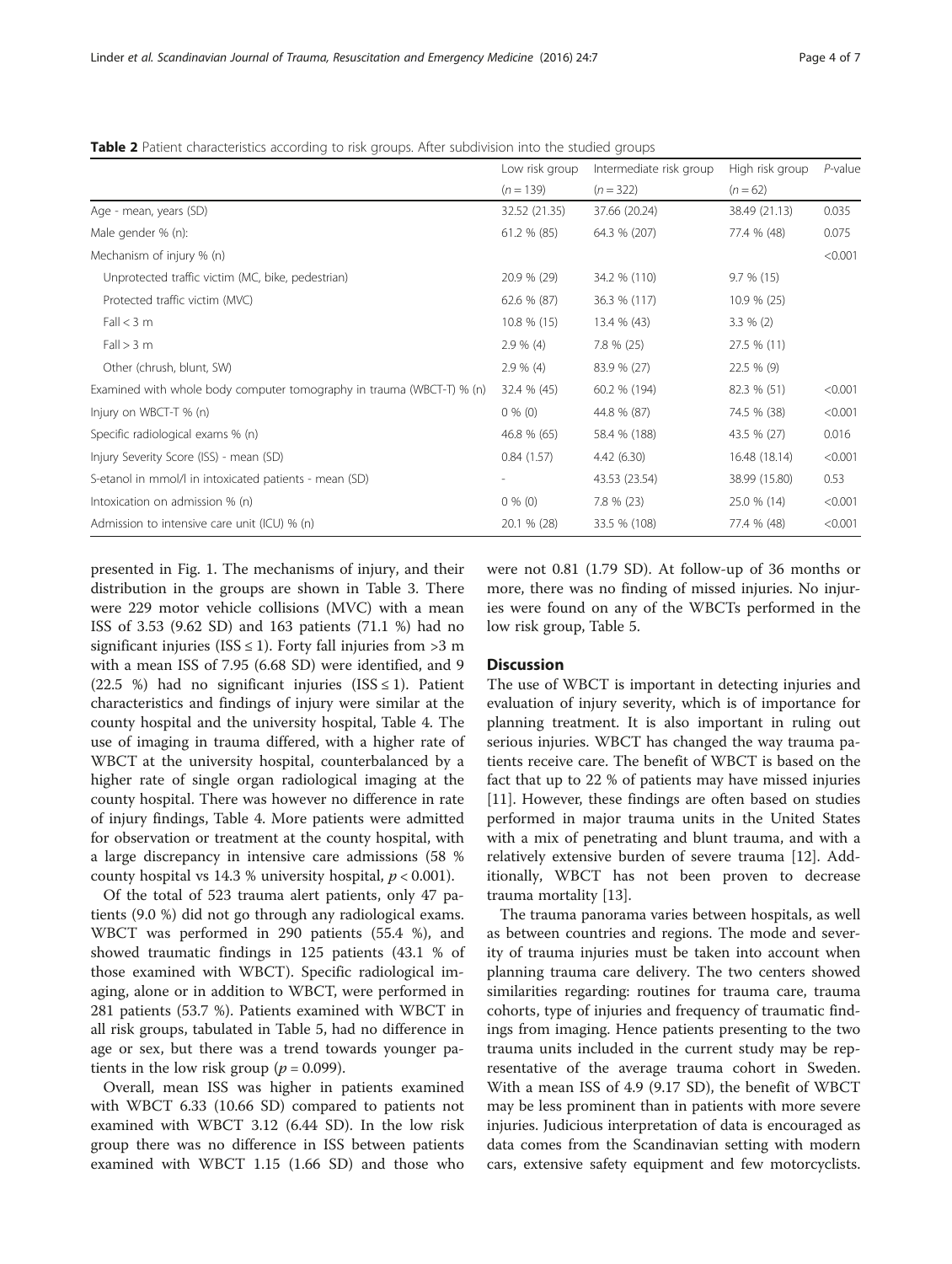<span id="page-4-0"></span>

Estimated road traffic death rate (per 100 000 population) is very low in Sweden, estimated to 3.0 in 2012 [[14\]](#page-6-0). The World health organisation (WHO) Global status report on road safety 2013 showed estimated road traffic death rate to be 5 for China, 11 for USA, 19 for Russia, 32 for South Africa, 34 for Iran, 34 for Nigeria, 37 for Venezuela and 38 for Thailand. WHO noted that approximately 1.24 million deaths occurred on the world's roads in 2010 [[15\]](#page-6-0).

WBCT was readily available and widely used. Use of WBCT in severely injured patients is important for planning of treatment while it can be questioned in the seemingly not injured where it is used mainly to permit early discharge from the ED. According to this finding, it could be safe to abstain from WBCT in high-energy trauma patients with no clinical signs of severe injury and no intoxication, especially considering that a majority of these patients are <33 years of age. They could be

| Table 3 Patient characteristics according to mechanism of injury. After subdivision into the studied groups |  |  |  |
|-------------------------------------------------------------------------------------------------------------|--|--|--|
|-------------------------------------------------------------------------------------------------------------|--|--|--|

|                                                                            | Unprotected traffic<br>victim | Protected traffic<br>victim | Fall $<$ 3 m     | Fall $>3$ m   | Other (chrush,<br>blunt, SW) | P-value |
|----------------------------------------------------------------------------|-------------------------------|-----------------------------|------------------|---------------|------------------------------|---------|
|                                                                            | $(n = 154)$                   | $(n = 229)$                 | $(n = 60)$       | $(n = 40)$    | $(n = 40)$                   |         |
| Age - mean, years (SD)                                                     | 33.62 (20.58)                 | 34.98 (19.18)               | 44.45<br>(25.78) | 43.26 (19.15) | 36.13 (19.54)                | 0.002   |
| Male gender % (n):                                                         | 64.3 % (99)                   | 57.5 % (132)                | 63.3 % (38)      | 95.0 % (38)   | 82.5 % (33)                  | < 0.001 |
| Examined with whole body computer tomography<br>in trauma (WBCT-T) $% (n)$ | 60.4 % (93)                   | 51.5 % (118)                | 50.0 % (30)      | 72.5 % (29)   | 50.0 % (20)                  | 0.065   |
| Injury on WBCT-T $% (n)$                                                   | 47.3 % (44)                   | 28.8 % (34)                 | 50.0 % (15)      | 72.4 % (21)   | 60.0 % (12)                  | < 0.001 |
| Specific radiological exams % (n)                                          | 61.7 % (95)                   | 46.3 % (106)                | 56.4 % (34)      | $62.5%$ (25)  | 52.5 % (21)                  | 0.033   |
| Injury Severity Score (ISS) - mean (SD)                                    | 5.30(8.46)                    | 3.53(9.62)                  | 5.18(10.65)      | 7.95 (6.68)   | 7.65(9.16)                   | 0.009   |
| S-etanol in mmol/l, intoxicated pt - mean (SD)                             | 44.82 (20.66)                 | 34.34 (26.81)               | 53.73 (6.04)     | 51.67 (13.00) | 23.83 (16.13)                | 0.081   |
| Intoxication on admission % (n)                                            | 8.6 % (12)                    | 4.8 % (10)                  | $7.1 \% (4)$     | $16.2 \% (6)$ | $17.6%$ (6)                  | 0.031   |
| Admission to intensive care unit (ICU) % (n)                               | 36.4 % (56)                   | 30.1(69)                    | 41.7 % (25)      | 42.5 % (17)   | 42.5 % (17)                  | 0.23    |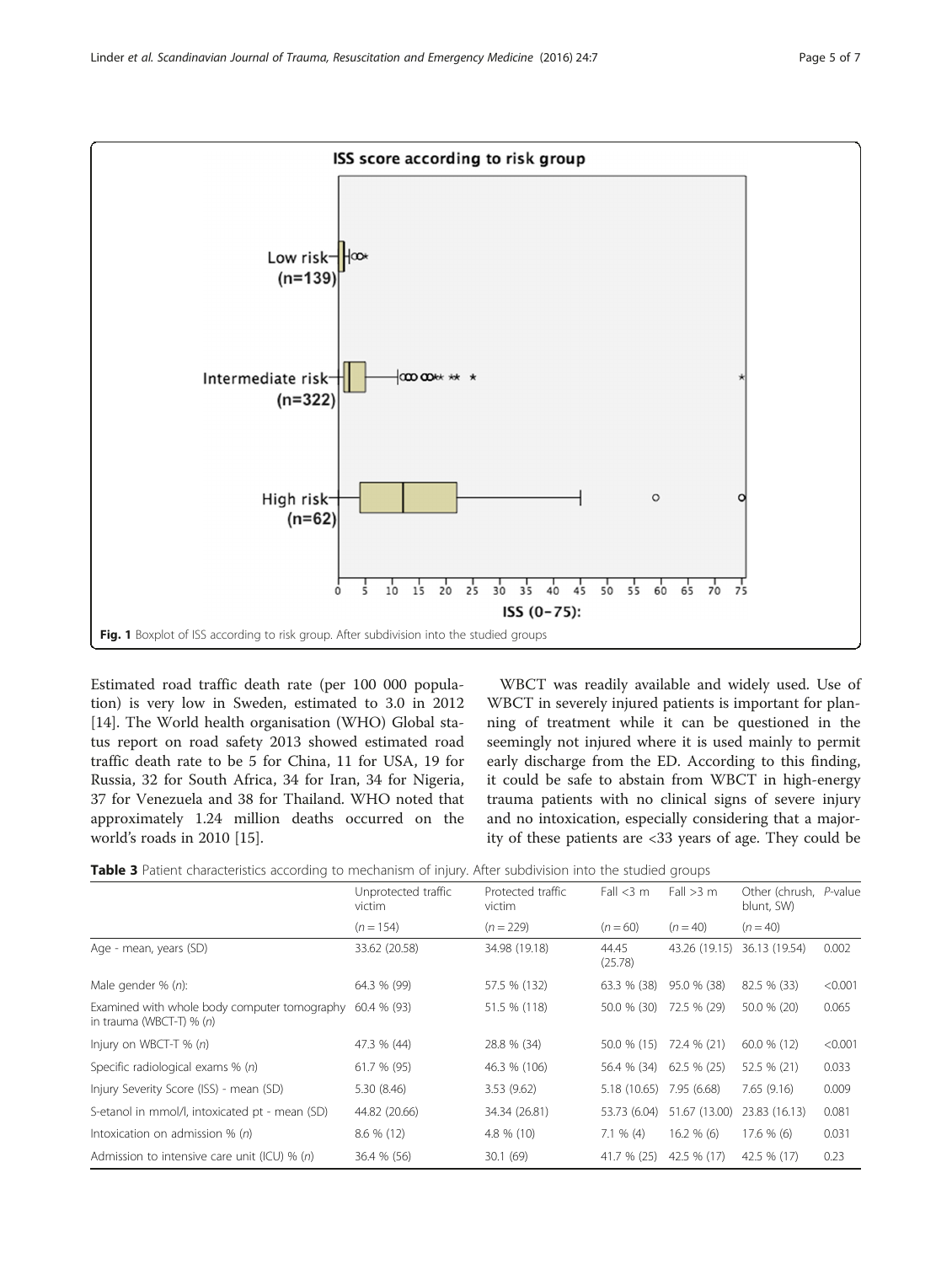<span id="page-5-0"></span>Table 4 Patient characteristics at primary vs tertiary hospital. After subdivision into the studied groups

|                                                                       | Overall       | Primary hospital | Tertiary hospital | P-value |
|-----------------------------------------------------------------------|---------------|------------------|-------------------|---------|
|                                                                       | $(n = 523)$   | $(n = 250)$      | $(n = 273)$       |         |
| Age - mean, years (SD)                                                | 36.39 (20.74) | 35.11 (20.58)    | 37.56 (20.86)     | 0.18    |
| Male gender $% (n)$ :                                                 | 65.0 % (340)  | 63.2 % (158)     | 66.7 % (182)      | 0.41    |
| Examined with whole body computer tomography in trauma (WBCT-T) % (n) | 55.4 % (290)  | 40.0 % (100)     | 69.6 % (190)      | < 0.001 |
| Injury on WBCT-T $% (n)$                                              | 43.4 % (126)  | 45.0 % (45)      | 42.6 % (81)       | 0.7     |
| Specific radiological exams % (n)                                     | 53.7 % (281)  | 60.0 % (150)     | 48.0 % (131)      | 0.006   |
| Injury Severity Score - mean (SD)                                     | 4.89(9.16)    | 4.79 (8.55)      | 4.99 (9.70)       | 0.8     |
| S-etanol in mmol/l, intoxicated pt - mean (SD)                        | 40.77 (21.52) | 41.33 (26.83)    | 40.36 (17.37)     | 0.89    |
| Intoxication on admission $% (n)$                                     | $8.0 \% (38)$ | $6.4\%$ (16)     | $9.8 \% (22)$     | 0.17    |
| Highest level of care                                                 |               |                  |                   | < 0.001 |
| Admission to intensive care unit (ICU) % (n)                          | 35.2 % (184)  | 58.0 % (145)     | 14.3 % (39)       |         |
| Admission to ward $% (n)$                                             | 19.9 % (104)  | 14.8 % (37)      | 24.6 % (67)       |         |
| Admission to clinical desicion unit (CDU) <24 h % (n)                 | 10.7 % (56)   | 13.2 % (33)      | $8.5 \% (23)$     |         |
| Discharged from emergency department (E.D) $% (n)$                    | 34.1 % (178)  | 14.0 % (35)      | 52.6 % (143)      |         |

observed in the ED 2–4 h and re-examined before discharge without imaging.

Almost 1/3 of the patients in the low risk group were examined with WBCT and the ISS in those patients may have been artificially inflated because of clinically occult, but insignificant findings such as minor hematomas or swelling. The average ISS of 0.84 in the low-risk group suggests that artificial inflation of ISS has been limited.

The mechanisms of blunt trauma in this study is comparable to most of the western world but penetrating trauma is rare in this study and in the Scandinavian countries in general, even though it has shown a small incline in the last few years, especially in urban settings [[16\]](#page-6-0). The mean age of this cohort was 36.4 years (20.7 SD). With a life expectancy of more than 82 years [\[17](#page-6-0)], radiation induced cancer is a risk that has to be taken into consideration when setting up algorithms for trauma care. This is especially true in the low risk group which was even younger (mean age of 32.8 years), and who benefited the least from WBCT.

The novelty of this study is in recognizing the absence of positive clinical findings in patients subject to highenergy trauma, indicating that these patients do not benefit from a WBCT, and this was valid both at a small trauma-unit, and a large trauma center.

The use of WBCT and 24/7 availability of skilled personnel for performing and interpreting WBCT is also associated with significant cost. The cost of WBCT is estimated at 600 Euro at the university hospital. However, this cost is negligible if the WBCT detects a significant injury, or if use of WBCT makes possible avoidance of intensive care unit admission for observation.

Motor vehicle crashes (MVC) constituted 44 % of all trauma in this cohort, and the majority of these patients were unharmed. Still, they were treated according to the trauma algorithm, and subject to WBCT in many cases. A revision of the trauma alarm criteria, which would enable downgrading of MVC without clinical sign of injury to a lower grade, could reduce unnecessary exposure to radiation. It has been reported that trauma alarm criteria can be safely limited with a reduction in overtriage from 51–29 % with only a slight increase in undertriage from 1–3 % [\[18\]](#page-6-0). Fall >3 m in height as mechanisms of injury was a risk factor for more severe injuries in this cohort, but patients in this group who met the "low risk" criteria still did not have any missed injuries.

Table 5 Patient characteristics in patients examined with whole body computer tomography in trauma (WBCT-T). After subdivision into the studied groups

|                                        | Low risk group | Intermediate risk group | High risk group | P-value |
|----------------------------------------|----------------|-------------------------|-----------------|---------|
|                                        | $(n = 45)$     | $(n = 194)$             | $(n=51)$        |         |
| Age - mean, years (SD)                 | 32.73 (19.60)  | 39.42 (19.87)           | 36.09 (19.40)   | 0.1     |
| Male gender $% (n)$ :                  | 66.7 % (30)    | 70.6 % (137)            | 76.5 % (39)     | 0.56    |
| Injury Severity Score (ISS)- mean (SD) | 0.96(1.02)     | 4.86(7.17)              | 16.71 (17.72)   | < 0.001 |
| Injury on WBCT-T $% (n)$               | $0\%$ (0)      | 44.8 % (87)             | 74.5 % (38)     | < 0.001 |